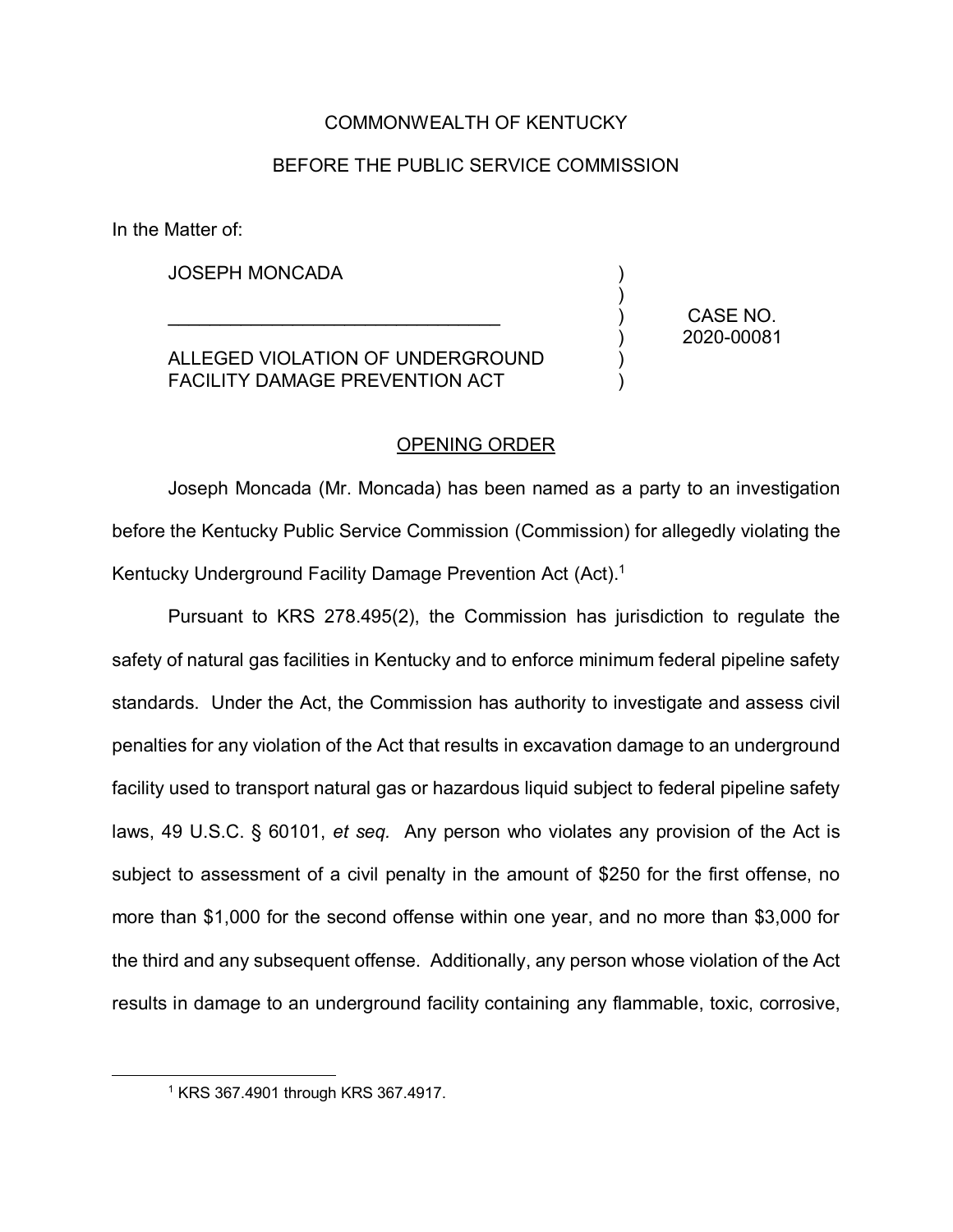or hazardous material or results in the release of any flammable, toxic, corrosive, or hazardous material is subject to an additional penalty of up to \$1,000.

Following receipt of a report of excavation damage to its underground gas pipeline from an operator, Commission Staff (Staff) conducted an investigation and prepared an Incident Report, a copy of which is attached to this Order as an Appendix. In its Incident Report, Staff cites Mr. Moncada for violation of the following provision of the Act:

> KRS 367.4911(1)(a) – Each excavator, or person responsible for an excavation, planning excavation or demolition work shall, not less than two (2) full working days nor more than ten (10) full working days prior to commencing work, notify each affected operator of the excavator's intended work and work schedule. Contacting the applicable protection notification centers shall satisfy this requirement.

Based on its review of the Incident Report and being otherwise sufficiently advised,

the Commission finds prima facie evidence that Mr. Moncada violated the Underground

Facility Damage Prevention Act. The Commission further finds that a formal investigation

into the excavation damage incident should be conducted.

IT IS THEREFORE ORDERED that:

1. Mr. Moncada shall submit to the Commission, via email sent to PSCED@ky.gov with the case number of this proceeding in the subject line of the message, a written response to the allegations contained in the Staff Incident Report within 20 days of receipt of this Order.

2. **Any partnership, corporation, or business entity (including a limited liability company) must be represented by an attorney licensed to practice law in Kentucky, and such representation includes the filing of papers with and appearances at hearings before the Commission.**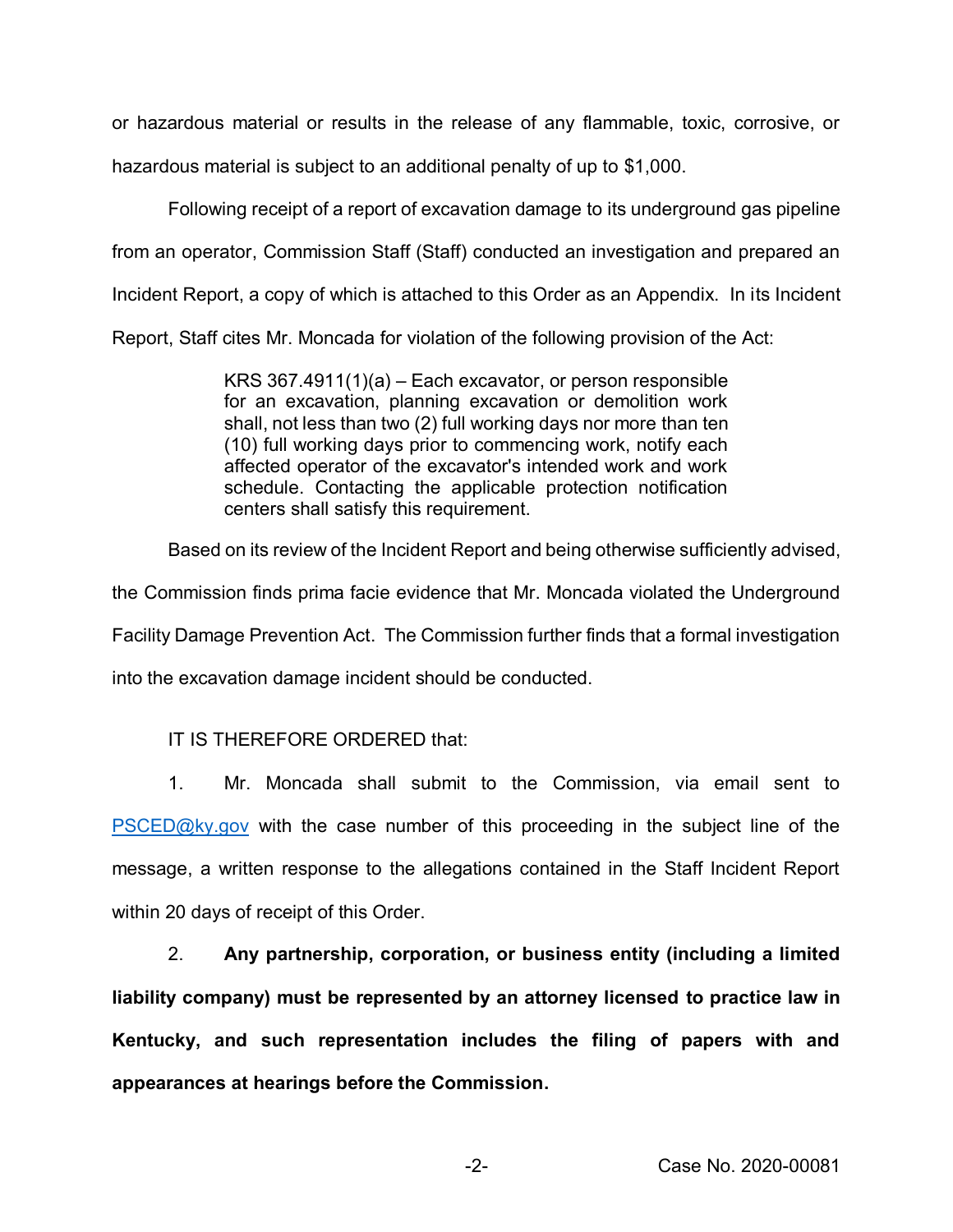3. The Staff Incident Report 32336 in the Appendix to this Order is made a part of the record in this case.

4. **Please note that notice of a hearing to be held in this matter will be mailed to Mr. Moncada once proof of service is received by the Commission. Parties who fail to appear after service will be subject to entry of a default judgment against them**.

#### [REMAINDER OF PAGE INTENTIONALLY LEFT BLANK]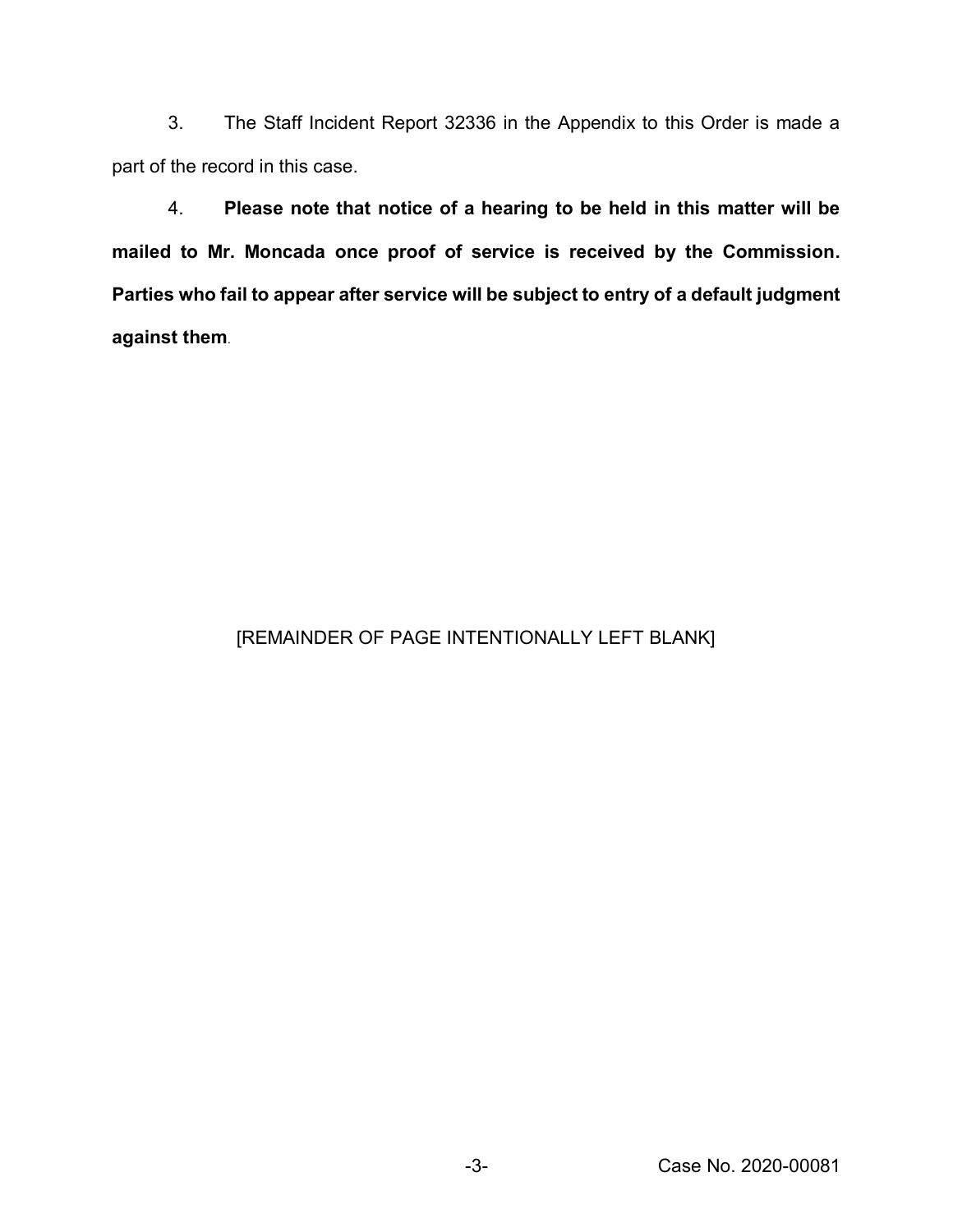By the Commission



ATTEST:

\_\_\_\_\_\_\_\_\_\_\_\_\_\_\_\_\_\_\_\_\_\_

Executive Director

Case No. 2020-00081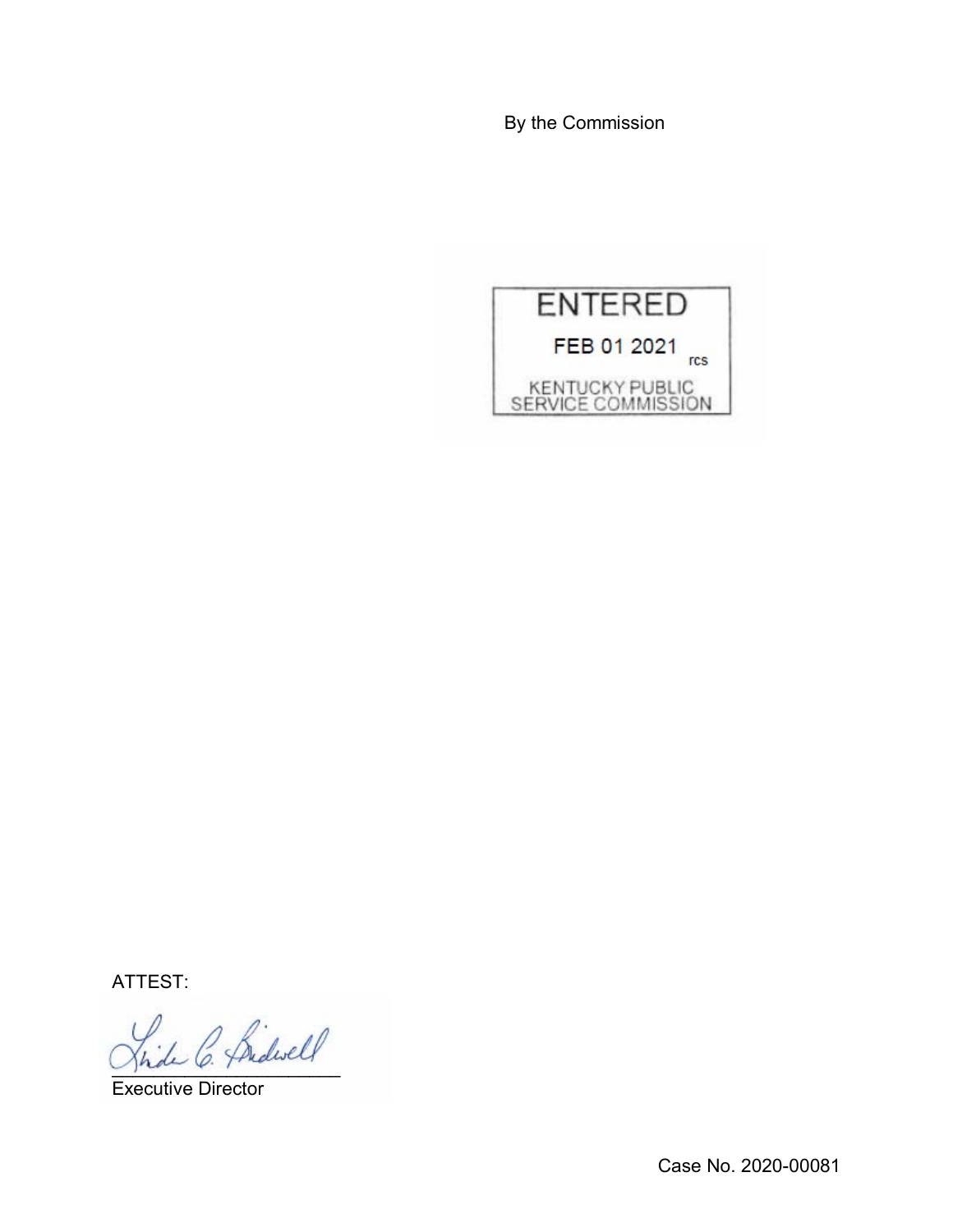### APPENDIX

#### APPENDIX TO AN ORDER OF THE KENTUCKY PUBLIC SERVICE COMMISSION IN CASE NO. 2020-00081 DATED FEB 01 2021

FOUR PAGES TO FOLLOW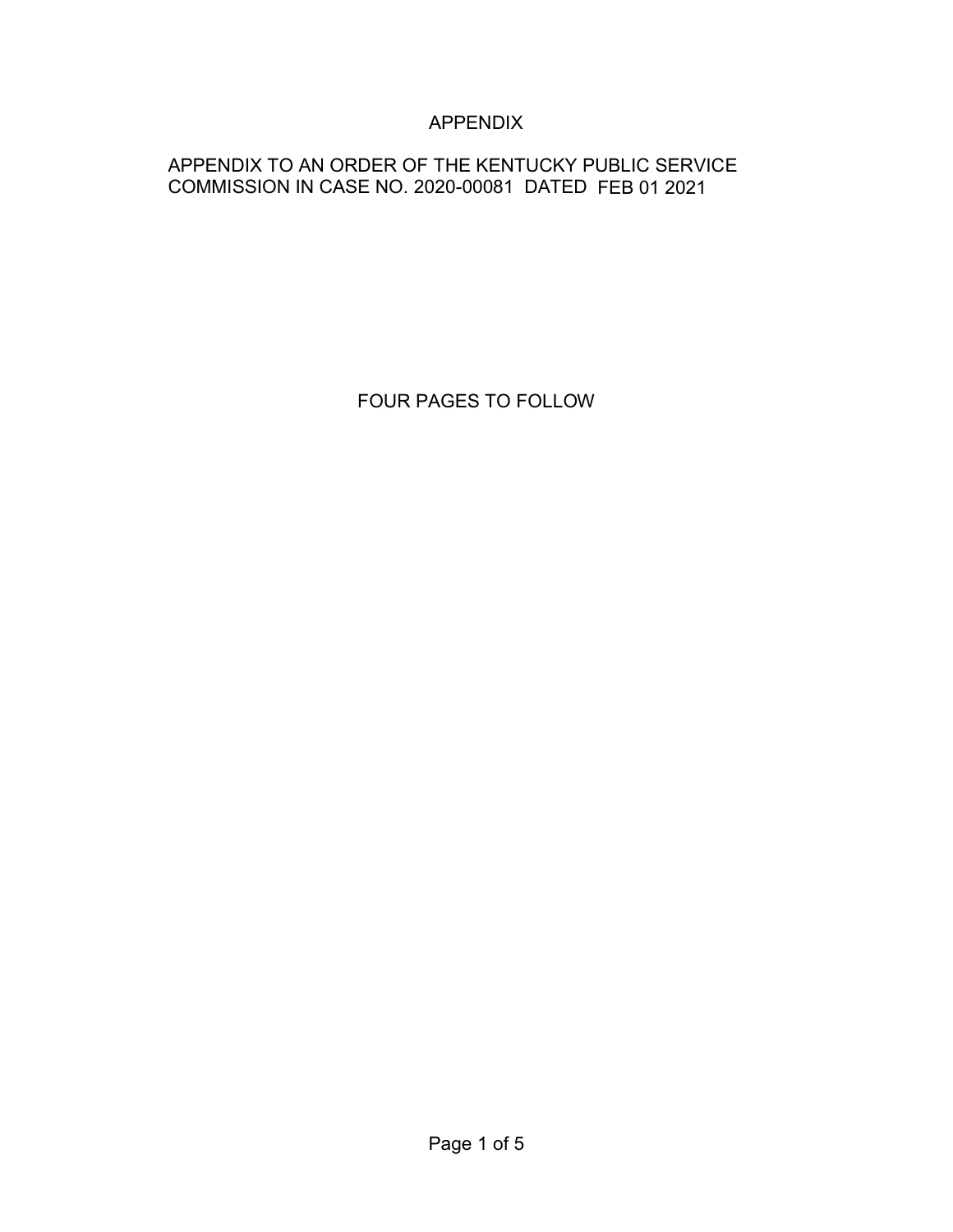#### **PIPELINE DAMAGE INVESTIGATION REPORT**

| KY PSC Investigator(s) Peter Goodmann                                                                                             |                                     | <b>Incident ID</b><br>32336                                           |  |  |  |
|-----------------------------------------------------------------------------------------------------------------------------------|-------------------------------------|-----------------------------------------------------------------------|--|--|--|
|                                                                                                                                   |                                     |                                                                       |  |  |  |
| <b>Incident Date</b>                                                                                                              | 12/10/2019 12:50:00 PM              | <b>Report Submitted</b><br>12/18/2019 8:13:40 AM                      |  |  |  |
|                                                                                                                                   | <b>OPERATOR INFORMATION</b>         |                                                                       |  |  |  |
| Operator                                                                                                                          | Louisville Gas and Electric Company | <b>Reported By</b><br>Mike Jones                                      |  |  |  |
| <b>Phone</b>                                                                                                                      | $(502)$ 364-8281                    | <b>Email</b><br>Mike.Jones@lge-KU.com                                 |  |  |  |
| <b>Incident Location</b><br>2013 Longest Ave<br>Louisville, KY 40204<br>Jefferson                                                 |                                     | <b>Locate Ticket Number NA</b>                                        |  |  |  |
| <b>EXCAVATOR INFORMATION</b>                                                                                                      |                                     |                                                                       |  |  |  |
| <b>Name of Excavator</b><br><b>Phone</b><br><b>Excavator Address</b><br>Joseph Moncada<br>6604 Morocco Dr<br>Louisville, KY 40214 | Moncada, Joseph<br>502-350-7519     | <b>Organization ID</b><br><b>Email</b><br><b>Locate Ticket Number</b> |  |  |  |

#### **Investigation Information**

#### **INCIDENT**

The operator reports that the excavator hit a 1/2" plastic gas service with post hole diggers. The excavator is installing a deck on the front of the house/business and did not have a locate request called in for the job.

| <b>Locate Ticket Summary</b> |              |                               |                                                                               |                                |                             |                                         |
|------------------------------|--------------|-------------------------------|-------------------------------------------------------------------------------|--------------------------------|-----------------------------|-----------------------------------------|
| Ticket#                      | <b>Valid</b> | <b>Initial</b><br><b>Date</b> | <b>Expiration</b><br><b>Date</b><br>(21 calendar<br>days from<br>Initial date | <b>Incident</b><br><b>Date</b> | # of Days<br><b>Expired</b> | Within<br>Scope of<br><b>Excavation</b> |
| None                         | N/A          | N/A                           | N/A                                                                           | 12/10/2019                     | N/A                         | N/A                                     |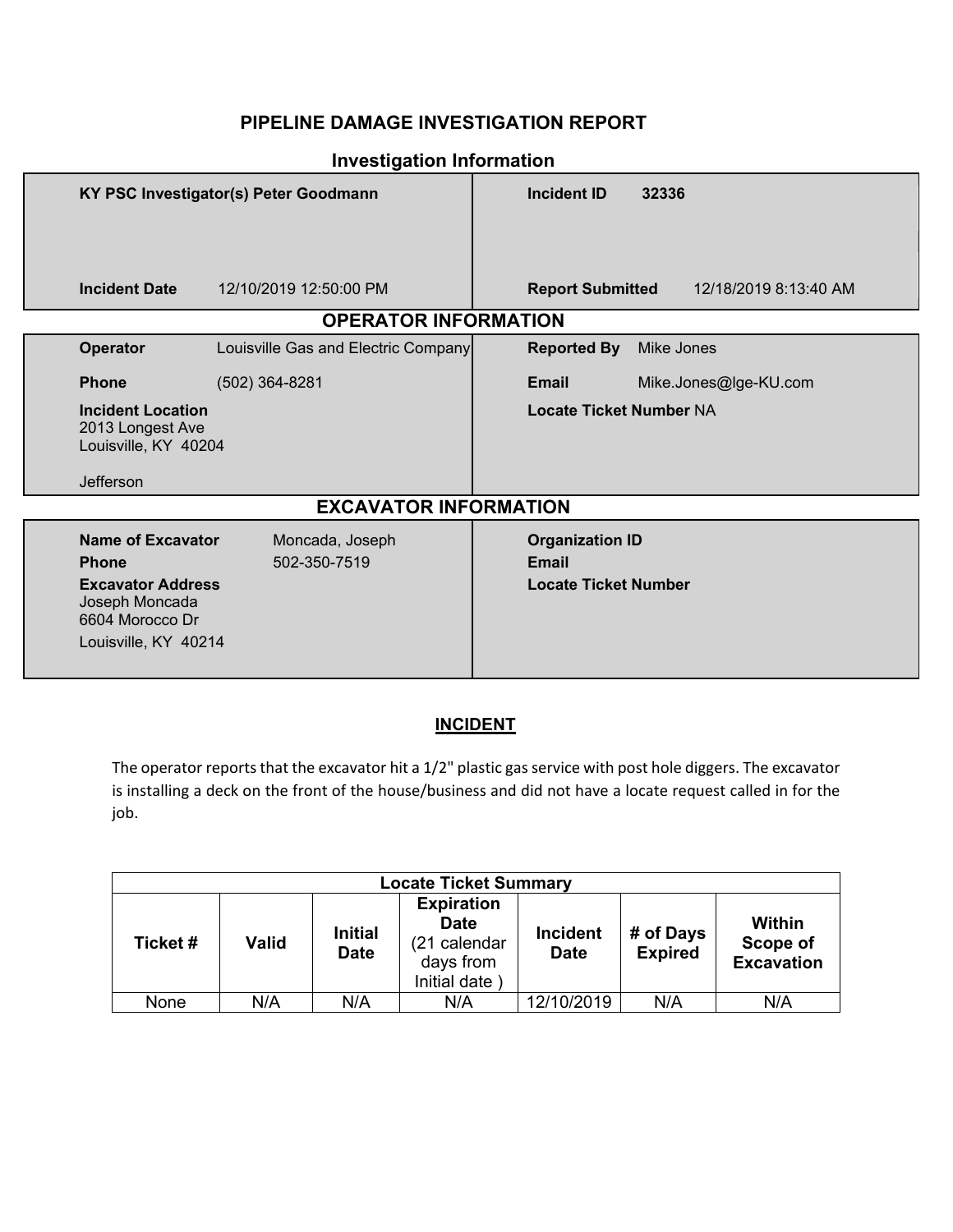| <b>Excavation Summary</b>                  |                                         |                                     |                                               |
|--------------------------------------------|-----------------------------------------|-------------------------------------|-----------------------------------------------|
| <b>Excavation Within Tolerance</b><br>Zone | <b>Type Of Equipment</b><br><b>Used</b> | Cost of<br>Damage<br>(Per Operator) | <b>Amount</b><br><b>Billed</b><br>(Excavator) |
| N/A                                        | Non-mechanized<br>(post-hole digger)    | \$309.00                            | \$0.00                                        |

#### **INVESTIGATION**

The excavator appears to be a first-time violator per IRS. Contractor is not registered with the Secretary of State's Office.

Called and left a voicemail at 502-350-7519 with Mr. Joseph Moncada at 2:37p on 12/19/2019.

Mr. Moncada returned my call from 502-350-7519 on 12/19/2019 at 4:30 pm. Mr. Moncada did not dispute the report. He indicated he hit the gas line while using a post-hole digger. Mr. Moncada also indicated he hit the water line, which was copper and was undamaged. The homeowner had reportedly spoken with MSD and local P&Z, and was told to proceed without instruction to call 811. Mr. Moncada is the contractor for homeowner. Mr. Moncada agreed to a penalty of \$250, and to attend the February 3, 2020 remedial training class. Mr. Moncada's email is: [joseph.moncada502@gmail.com.](mailto:joseph.moncada502@gmail.com)

#### **VIOLATION**

KRS 367.4911(1)(a) Each excavator, or person responsible for an excavation, planning excavation or demolition work shall, not less than two (2) full working days nor more than ten (10) full working days prior to commencing work, notify each affected operator of the excavator's intended work and work schedule. Contacting the applicable protection notification centers shall satisfy this requirement.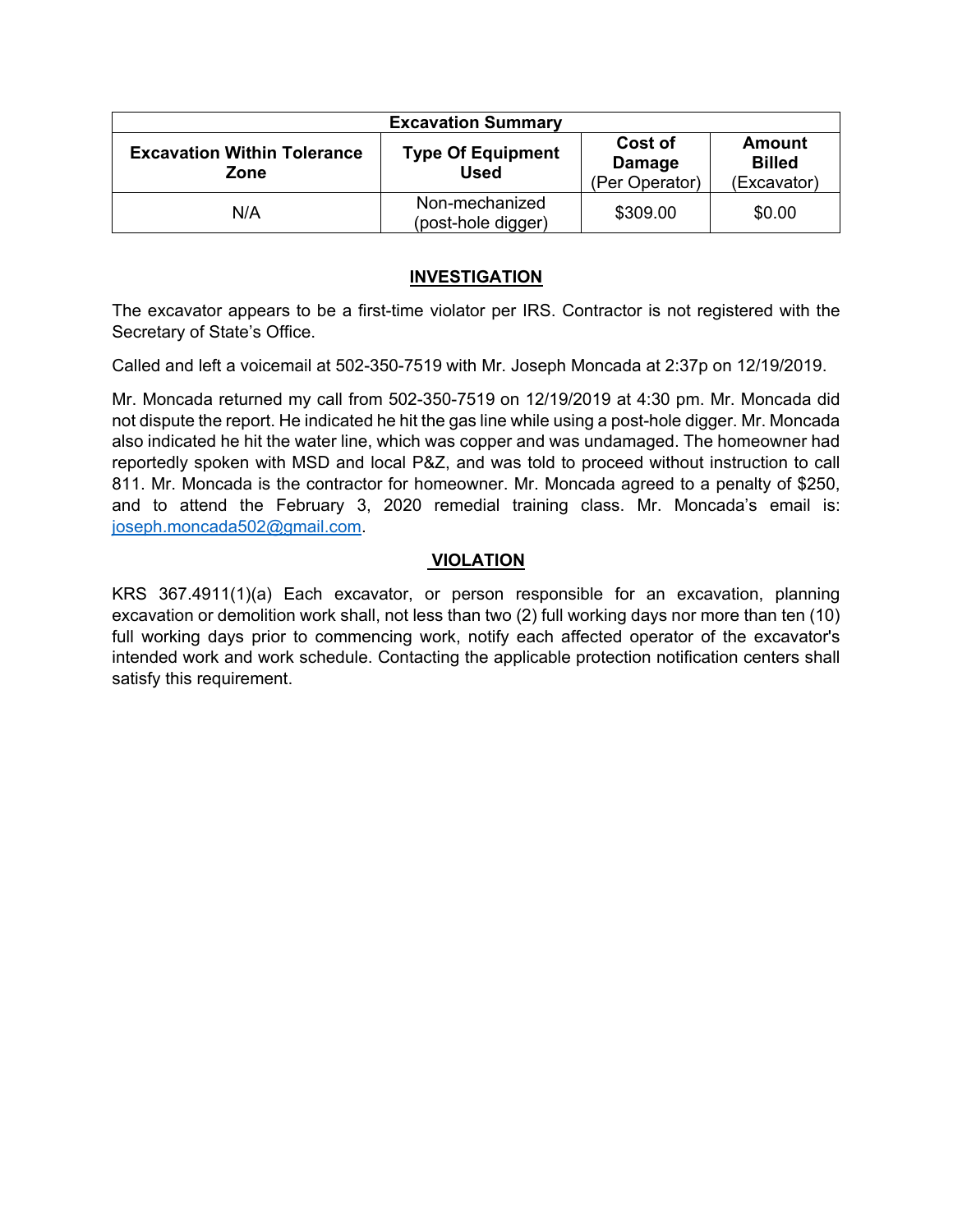# Gas Excavation Damage Report

## Louisville Gas and Electric Company

Submitted 12/18/2019 Incident ID: 32336

Print (PDFForm.aspx?Rpt=GasInvestigation&IG=32336) Staff Edit Staff Edit Staff Edit Staff Edit Staff Edit Staff Edit Staff Edit Staff Edit Staff Edit Staff Edit Staff Edit Staff Edit Staff Edit Staff Edit Staff Edit Staff

| Reported By:                                    |                       |  |  |
|-------------------------------------------------|-----------------------|--|--|
| Name:                                           | Mike Jones            |  |  |
| Phone:                                          | (502) 364-8281        |  |  |
| Email:                                          | Mike.Jones@lge-KU.com |  |  |
| Gas Line Incident Occured:                      |                       |  |  |
| Date:                                           | 12/10/2019            |  |  |
| Time:                                           | 12:50 PM              |  |  |
| Details:                                        |                       |  |  |
| <b>Reported Date:</b>                           | 12/18/2019 8:13 AM    |  |  |
| <b>Incident Location Address:</b>               |                       |  |  |
| Location:                                       |                       |  |  |
| Address:                                        | 2013 Longest Ave      |  |  |
| City:                                           | Louisville            |  |  |
| State:                                          | KY                    |  |  |
| County:                                         | Jefferson             |  |  |
| Zip:                                            | 40204                 |  |  |
| <b>Confirm Code:</b>                            | Y                     |  |  |
| <b>Number of Customers out:</b><br>$\mathbf{1}$ |                       |  |  |
| Locate Request Ticket No.:                      | <b>NA</b>             |  |  |

#### Excavator Address:

Excavator: Contractor

| <b>First Name:</b>      | Joseph          |  |
|-------------------------|-----------------|--|
| <b>Last Name:</b>       | Moncada         |  |
| <b>Organization ID:</b> |                 |  |
| Company:                | Joseph Moncada  |  |
| Phone:                  | 502-350-7519    |  |
| Email:                  |                 |  |
| Address:                | 6604 Morocco Dr |  |
| City:                   | Louisville      |  |
| State:                  | KY              |  |
| Zip:                    | 40214           |  |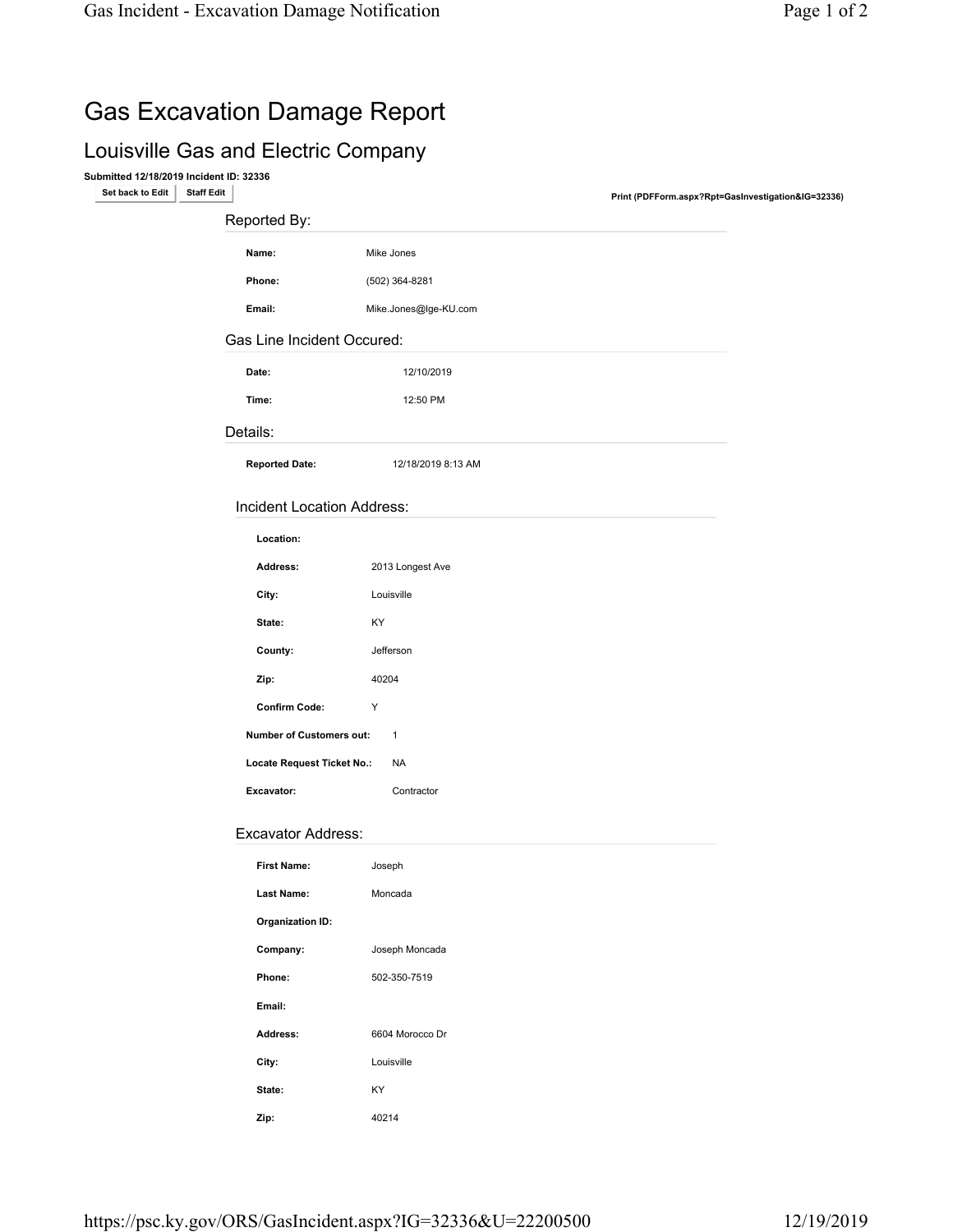Confirm Code: Y

Excavation Damage:

No notification made to the One Call Center

Description of Incident ?Excavator damaged service while digging without a locate request.

Summary Information

12/18/2019

|                               | Contractor hit a 1/2" plastic gas service with post hole diggers. Contractor is<br>Full details such as the installing a deck on the front of the house/business and did not have a locate<br>request called in for the job. |
|-------------------------------|------------------------------------------------------------------------------------------------------------------------------------------------------------------------------------------------------------------------------|
| <b>Extent of the damage</b>   | 1/2" plastic gas service                                                                                                                                                                                                     |
| Cost of the damage            | \$309.00                                                                                                                                                                                                                     |
|                               | <b>Steps taken to prevent</b> Explained the dig law and safe practices and excavation to the contractor on                                                                                                                   |
| re-occurance                  | site. He said he will call on jobs, including this one, in the future.                                                                                                                                                       |
| Amount billed to<br>excavator | \$0.00                                                                                                                                                                                                                       |